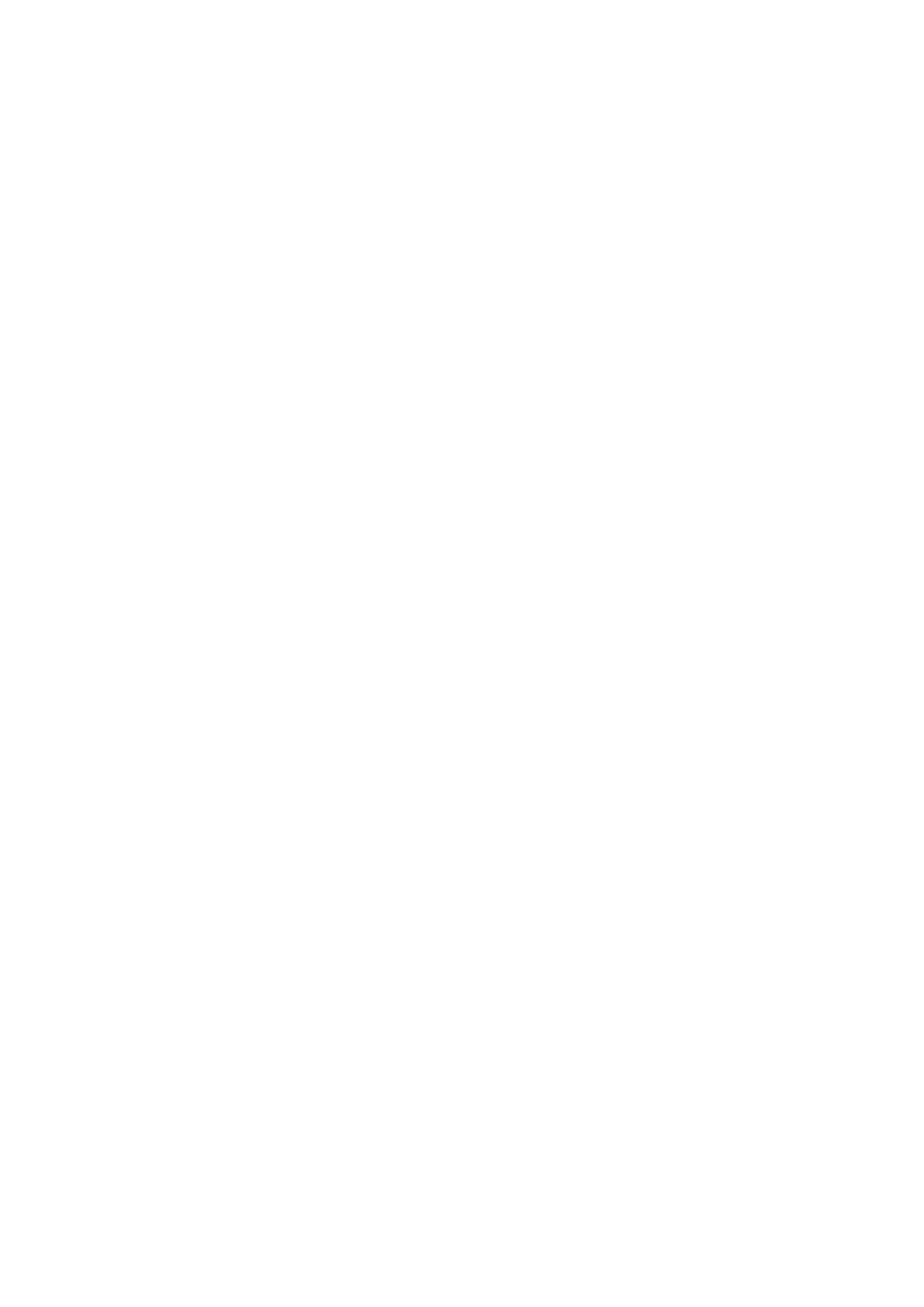**ANNEX**

Translation

# **Federal Republic of Germany**





# **Current measures of the German flag as a consequence of the COVID-19 pandemic**

# *As at: 22 December 2020*

Due to the worldwide corona pandemic, the German flag, in the past, temporarily issued or renewed ship certificates even without surveys. Since ship surveys are carried out again, the German flag is currently following the recommendations made by IMO in its Circular Letter No. 4204/Add.19/Rev.2 of 22 July 2020 and will only waive surveys in exceptional circumstances.

Irrespective of this, we, the German flag, will continue to support seafarers and shipping companies in all respects in order to ensure that they hold valid certificates.

# **1. Statutory ship certificates**

The following applies to German-flagged ships:

- As was the case before the outbreak of the corona pandemic, the issuance and renewal of ship certificates requires the prior inspection of the ships by surveyors of the recognised classification societies or the Ship Safety Division of the BG Verkehr or the Federal Maritime and Hydrographic Agency (BSH). Moreover, it is again necessary to conduct surveys (intermediate surveys) for the endorsement of certificates.
- Only in exceptional circumstances for example if a survey cannot be conducted in a port due to COVID-19 safeguard measures – can the German flag waive the survey on a case-bycase basis and after assessment of the following documents.

For the field of ship certificates and ISM:

- 1. Declaration of the shipowner explaining what circumstances / special conditions arising from COVID-19 restrictions make it impossible to conduct a survey
- 2. Declaration/recommendation of the classification society responsible for the ship, including consultation of the latest class status records
- 3. Evaluation of existing conditions of the classification society responsible for the ship (class conditions)
- 4. Access to the report of the last inspection of the ship's bottom, indicating IW (In Water) or Dry Docking
- 5. Evaluation of the results from the databases of the respective port State control regime (PSC MoUs)
- 6. Evaluation of the latest ISM audit report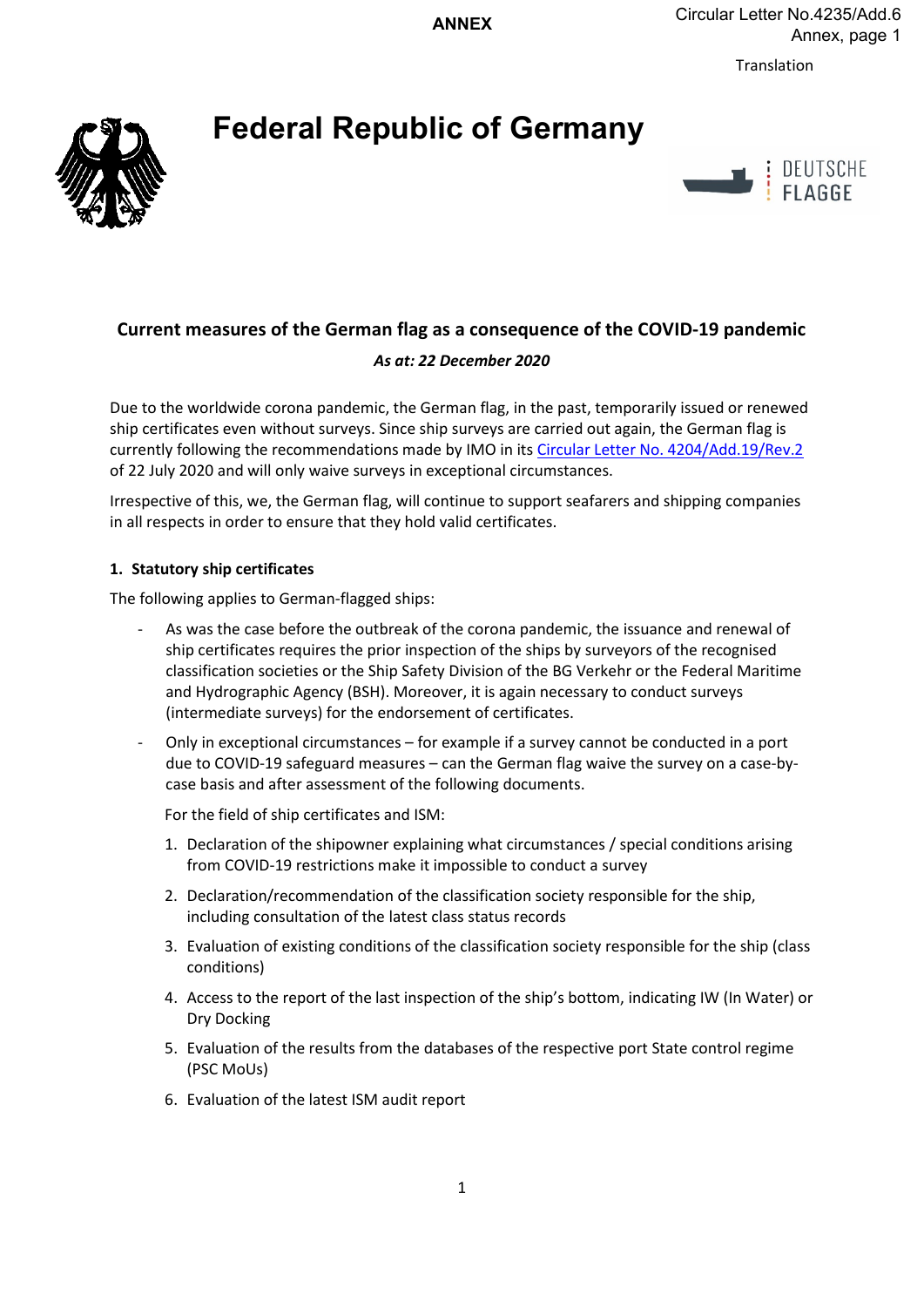7. For non-convention ships (which are not subject to international conventions, such as SOLAS and others) and fishing vessels with a length of more than 24 metres: evaluation of the latest flag state reports

For the field of ISPS, including the International Ship Security Certificate (ISSC):

- 1. Declaration of the shipowner explaining what circumstances / special conditions arising from COVID-19 restrictions make it impossible to conduct a survey
- 2. Declaration/recommendation of the classification society responsible for the ship (as RSO)
- 3. Evaluation of the results from the databases of the respective port State control regime (PSC MoUs, Thetis-EU MarSec)
- 4. Evaluation of the latest ISPS audit report

In these exceptional circumstances, the German flag can issue electronic short-term certificates that are valid until the date on which a survey of the ship is possible. Even in these exceptional circumstances, shipping companies must comply with all technical and operational provisions on their ships.

## **2. Seafarers' certificates**

Due to COVID-19 mitigation measures, the following rules with regard to seafarers' certificates apply:

- The validity of all seafarers' certificates (certificates of competency, certificates of proficiency and documentary evidence) issued by the German Maritime Administration and approved training providers that will expire before 1. July 2021 is extended by 6 month. No application by the individual seafarer is needed for this purpose.
- The validity of endorsements of recognition issued by the German shipping administration is extended by up to 6 months. The extension of the validity of the endorsements of recognition is in line with the measures taken in the context of the corona crisis by the relevant certificate-issuing administration.
- The German Maritime Administration continues to accept applications for the issuance of certificates, will process them as far as possible under the current circumstances and recommends seafarers to apply as usual.
- For the time being, the following rules will apply: Seafarers whose certificates of competency and proficiency (documents) will expire in the near future and who are registered for a refresher course that will not take place due to the spread of COVID-19 can submit the application form as usual. Seafarers will receive their documents regularly renewed for 5 years, provided that all other requirements are met and proof of registration for the refresher course, including the cancellation, is attached to the application form. The administrative notice issued together with the documents will include an obligation to submit documentary evidence of refresher training within six months from the date of the issuance of the documents. For safety reasons, this regulation does not apply to the participation in courses required for the first qualification that are cancelled due to COVID-19.